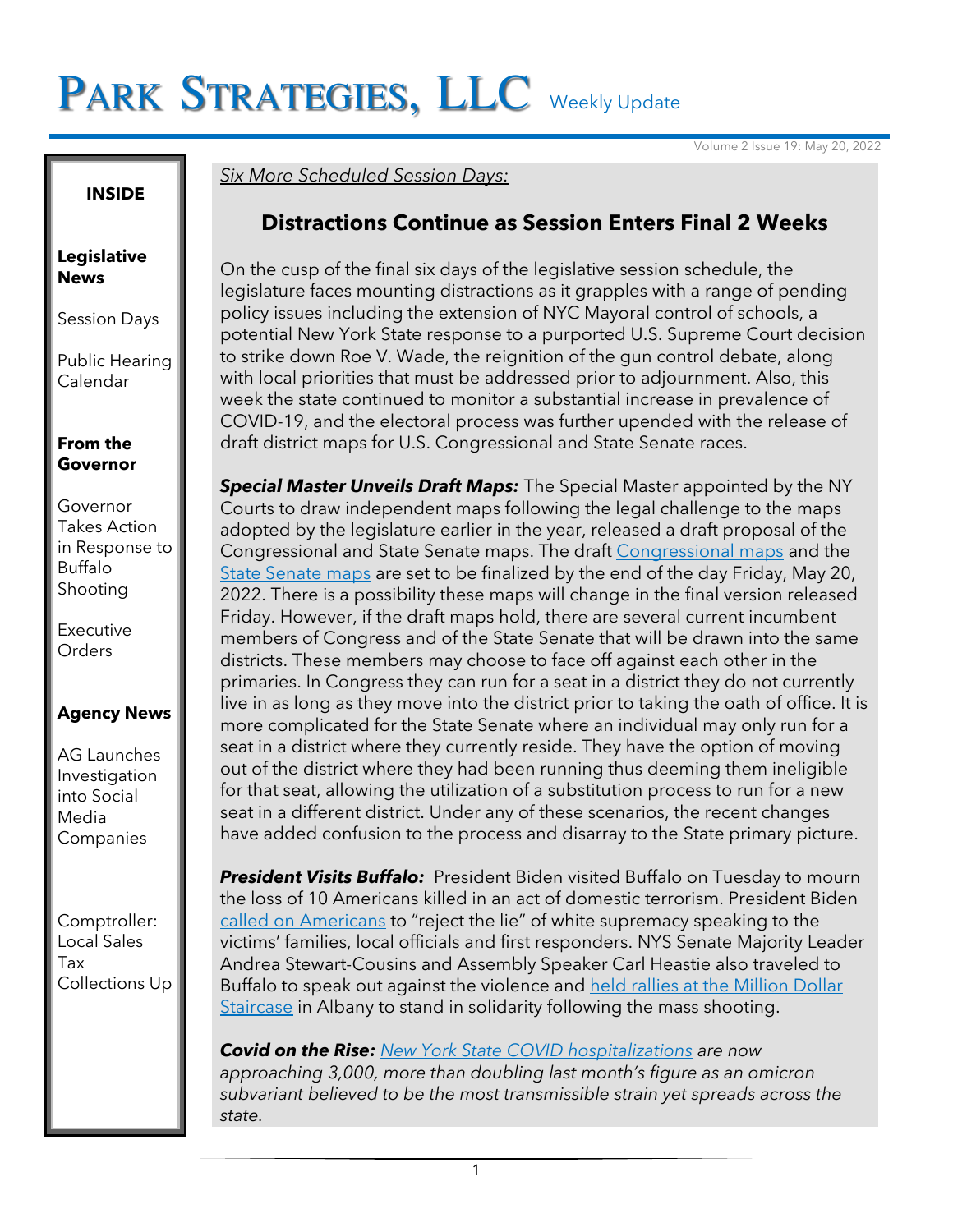# **PSLLC** Weekly Update Volume 2 Issue 19:

## *PSLLC Notes:*

Congratulations to Park Strategies Legislative Director Trevor Bender who graduated from the Maxwell School of Citizenship and Public Affairs last weekend, earning his Master's of Public Administration from Syracuse University.



# **Legislative News**

## **Legislative Activity**

The Legislature is scheduled to be in session three days next week on the 23<sup>rd</sup>, 24<sup>th</sup>, 25<sup>th</sup> (the 2022 Legislative Calendar can be accessed here). There were 261 bills passed this week. Of particular note was:

~ A8617 (Meeks) / S4329 (Breslin) authorizes life insurers to establish wellness programs in conjunction with the issuance of life insurance policies; provides for full or partial reimbursement for the cost of a device and associated subscription that can be used to track activity and/or biometric data; provides for discounts on life insurance and on products or services intended to incent positive behavioral changes. This bill passed the Assembly and heads to the Senate Insurance Committee for consideration.

## **Public Hearings**

~ The Assembly Standing Committee on Insurance will host a public hearing entitled "A Pause to Review: The Ongoing Impacts of the COVID-19 Pandemic on Insurance in New York" on May 20<sup>th</sup>.

The complete public hearing calendar can always be accessed here.

# **From the Governor**

### **Governor Responds to Buffalo Shooting**

Governor Hochul signed an Executive Order to establish a new Domestic Terrorism Unit within the Office of Counter Terrorism. The order also establishes a State Police Unit to track and respond to extremist violent threats on social media. The Governor signed an additional Executive Order

requiring the State Police to file Extreme Risk Protection Orders with probable cause under the NYS Red Flag Law. Finally, the Governor also

#### announced her support

of yet to be proposed legislation that would close the "other gun" loophole by revising and widening the definition of a firearm.

#### **Executive Orders:**

In addition to the EOs outlined above, there were no new statewide Executive Orders were issued this week, and likewise there were no extensions for existing statewide Executive Orders.